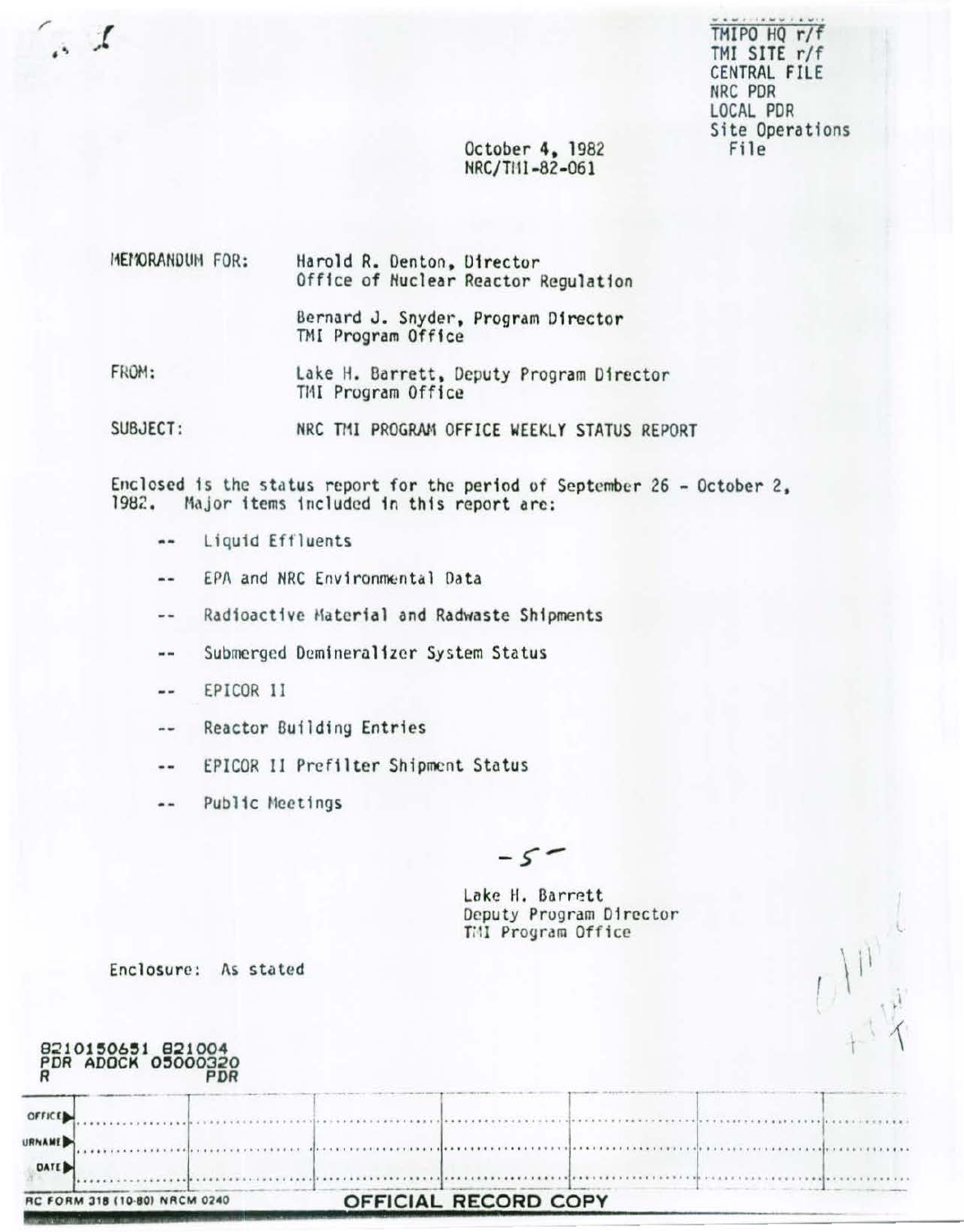October 4, 1982

 $-2-$ 

Harold R. Denton Bernard J. Snyder

è

 $\prime_{\pm}$ 

 $cc$  w/encl: EDO OGC Office Directors Commissioner's Technical Assistants NRR Division Directors NRR A/D's Regional Administrators IE D1v1s1on Directors TAS EIS TMI Program Office Staff (15) PHS EPA DOE RI Division Directors Pub11c Affairs, RI State Liaison, RJ

| OFFICED TMIPO JUST TRIRO       |        | TMIPO for  | TMIPO                | TMIPO W/ | TMIPO     |  |
|--------------------------------|--------|------------|----------------------|----------|-----------|--|
| sumNAMED LGage; JS.            | Jimebe | MShanbaky. | AFasano              | RBellamy | LBarrett  |  |
| DATE 10/3/82 10/4/82           |        | 10/4/82    | $10/\frac{4}{7}$ /82 | 10/3/82  | $10/$ /82 |  |
| NRC FORM 318 (10.80) NRCM 0240 |        |            | OFFICIAL RECORD COPY |          |           |  |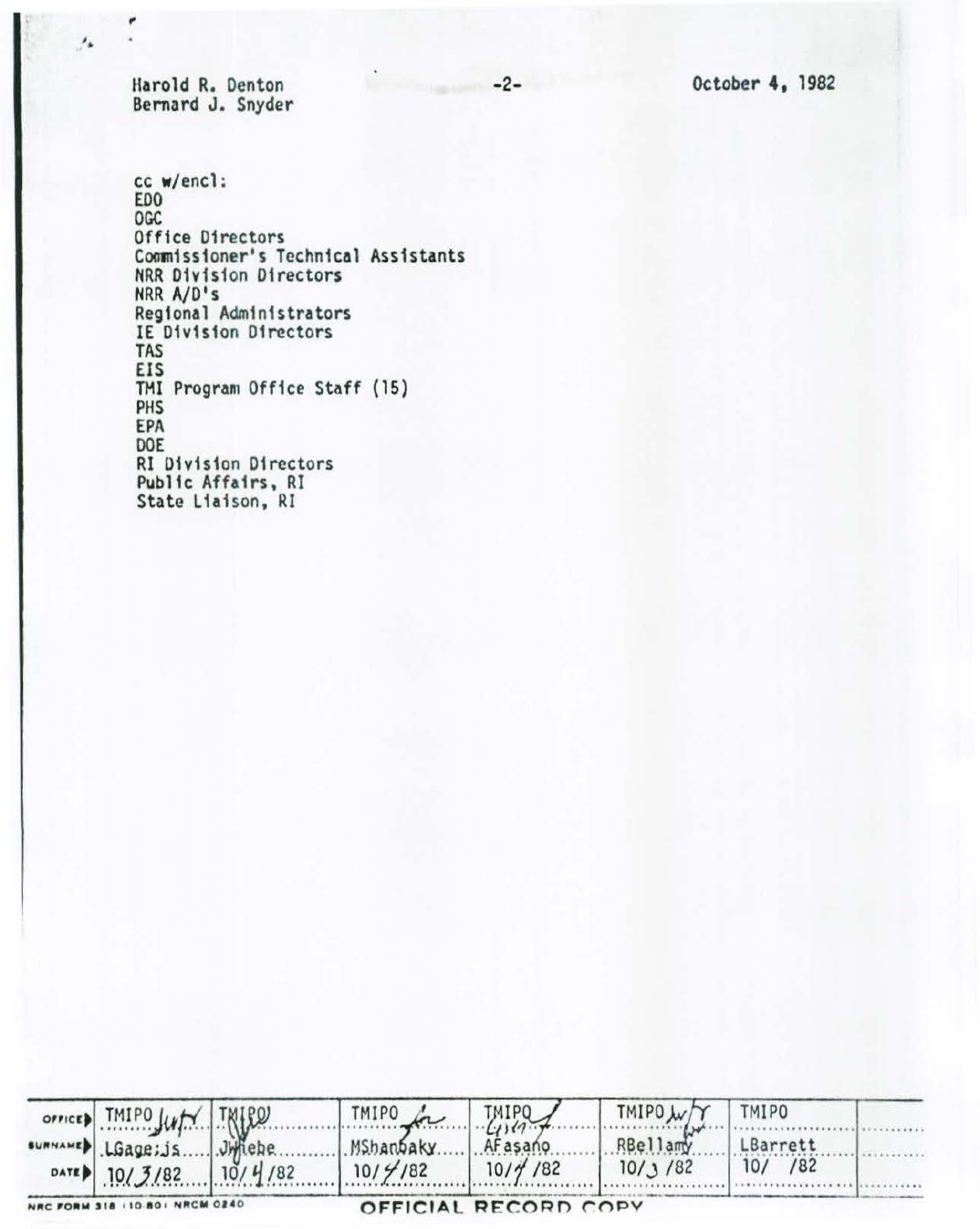### NRC TMI PROGRAM OFFICE WEEKLY STATUS REPORT

September 26, 1982 - October 2, 1982

### Plant Status

 $\mathbf{r}$ .

Core Cooling Mode: Heat transfer from the reactor coolant system (RCS) to reactor building ambient.

Available Core Cooling Modes: Mini Decay Heat Removal (MOHR) system.

RCS Pressure Control Mode: RCS is vented to the reactor building.

Major Parameters (as of 0500, September 24, 1982) (approximate values)<br>Average Incore Thermocouples\*: 115°F<br>Maximum Incore Thermocouple\*: 133°F Maximum Incore Thermocouple\*:

RCS Loop Temperatures:

| Hot Leg**           | 95°F                   | $93^{\circ}$ F |
|---------------------|------------------------|----------------|
| Cold Leg (1)<br>(2) | $77^{\circ}$ F<br>79°F | 78°F<br>79°F   |

Pressure: The reactor coolant system is vented to the reactor building.

Reactor Building: Temperature: 72°F<br>Pressure: -0.35 psig Airborne Radionuclide Concentrations:

> 5.0 E-6 uCi/cc  $H^3$ (sample taken 9/29/82) 3.4 E-10 uCi /cc particulates (sample taken 10/1/82) Kr<sup>85</sup> concentrations are below the lower limit of detection (LLO):

# 6.2 E-6 uCi/cc

# 1. Effluent and Environmental (Radiological) Information

Liquid effluents from the TMI site released to the Susquehanna River after processing, were made within the regulatory limits and in accordance with NRC requirements and City of Lancaster Agreement.

During the period September 24, 1982, through September 30, 1982, the effluents contained no detectable radioactivity at the discharge point although individual effluent sources which originated within Unit 2 contained small amounts of radioactivity. Calculations indicate that less than 0.00002 (two hundred thousandths) of a curie of tritium were discharged.

\*Uncertainties exist as to the exact location and accuracy of these readings.<br>\*\*The primary water level is below the hot leg temperature sensors.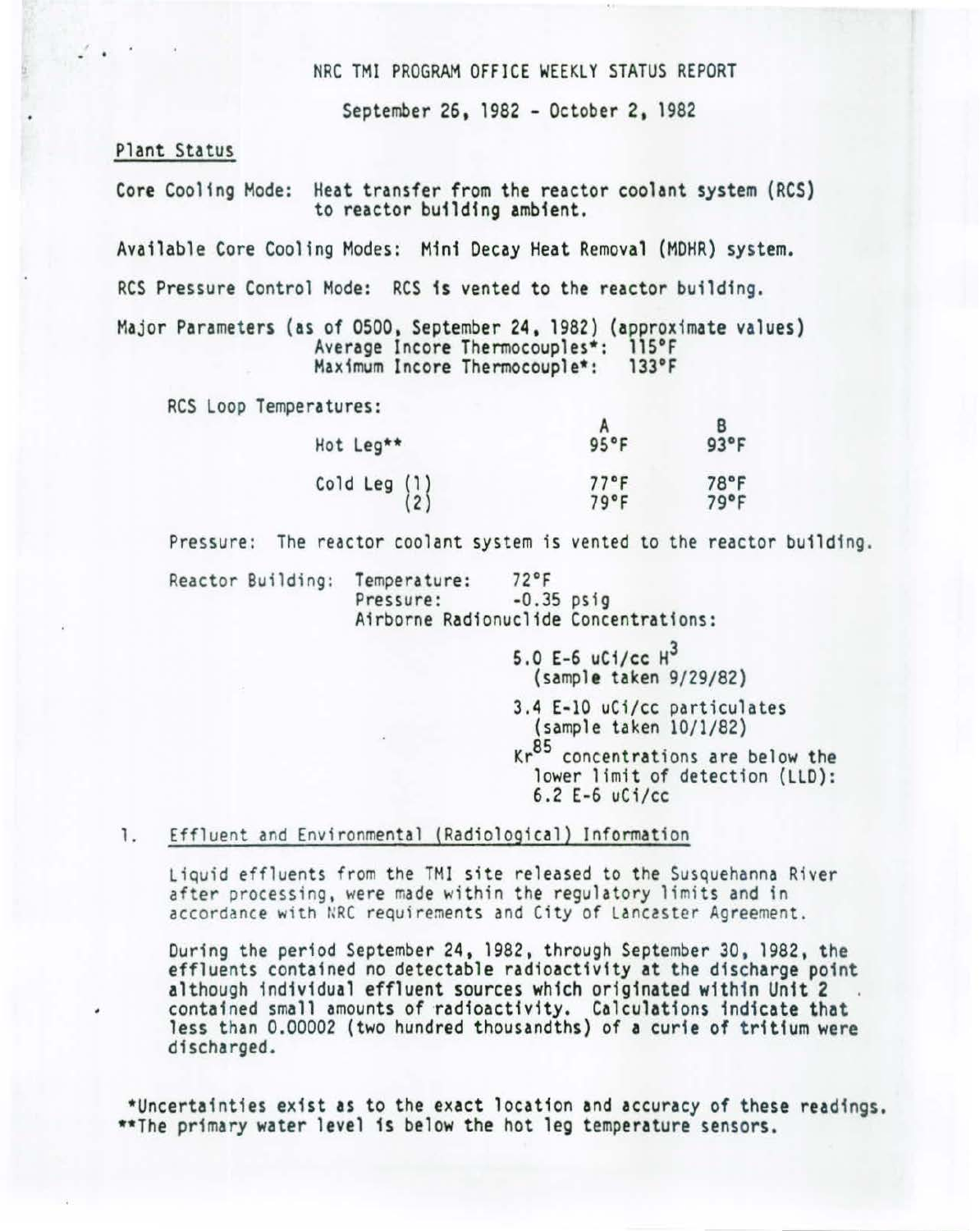# 2. Environmental Protection Agency (EPA) Environmental Data

Results from EPA monitoring of the environment around the TMI site were as follows:

| Location           | August 27 - September 10, 1982 |
|--------------------|--------------------------------|
|                    | (pC1/m <sup>3</sup> )          |
| Goldsboro          | 26                             |
| Observation Center | 30                             |
| Middletown         | 26                             |
| Yorkhaven          | 26                             |

- The EPA Middletown Office has not received the environmental Kr-85 *for* the samples which were taken subsequent to September 10, 1982, from the EPA's Counting Laboratory at Las Vegas, Nevada . These results will be included in a subsequent report.
- No radiation above normally occurring background levels was detected in any of the samples collected from the EPA's air and gamma rate networks during the period from September 23, 1982, through September 30, 1982.

#### 3. NRC Environmental Data

Results from NRC monitoring of the environment around the TMI site were as follows :

The following are the NRC air sample analytical results for the  $-1$ onsite continuous air samp ler:

| Sample | Period                  | $1 - 131$<br>(UCi/cc) | $Cs - 137$<br>(uC <sub>1</sub> /cc) |
|--------|-------------------------|-----------------------|-------------------------------------|
| HP-338 | September 22 - 29, 1982 | $5.4 E-14$            | $5.4$ E-14                          |

- 4. Licensee Radioactive Material and Radwaste Shipments
	- On September 27, 1982, two Unit 1 solidified evaporator bottoms were  $\sim$   $\sim$ shipped to U. S. Ecology (Hanford Burial Site), Richland, Washington.
	- On September 29, 1982, two Unit 1 solidified evaporator bottoms were -shipped to U. S. Ecology, Richland, Washington.
	- On September 30, 1982, two Unit 1 solidified evaporator bottoms were  $\cdots$ shipped to U. S. Ecology, Richland, Washington.
	- On October 1, 1982, 66 drums of Unit 1 and Unit 2 contaminated  $\frac{1}{2}$ laundry were shipped to the Interstate Uniform Laundry, New Kensington, Pennsylvania.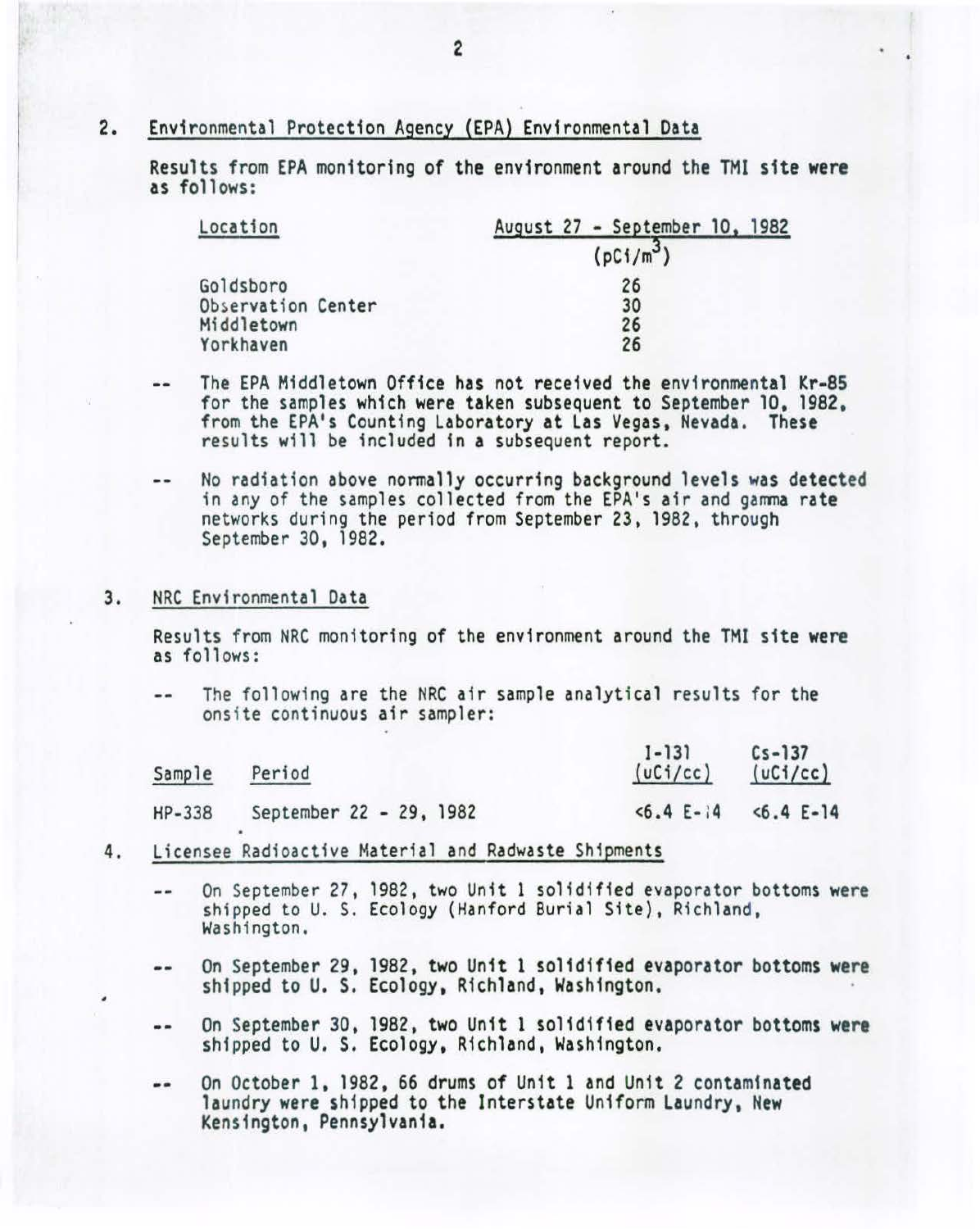On October 1, 1982, one container of five Unit 1 11quid samples (250 milliliter samples) wps shipped to Nuclear Water and Waste Technology, San Jose, California.

# Major Activities

- Submerged Demineralizer System (SDS). The SDS is continuing the 1. processing of Batch No. 36 (30,500 gallons of reactor building sump water). The processing is expected to be completed by October 4, 1982.
- 2. EPICOR II. The EPICOR II system began processing SDS effluent (Batch *Ho.*  36} on September 30, 1982, and will continue the processing during the week of October 3, 1982.
- 3. Reactor Building Entries. Reactor Building entries were conducted on Monday, Wednesday, and Friday, September 27, 29, and October 1, 1982. Decontamination of the reactor building dome and the polar crane were the predominant tasks conducted during the entries. Gas samples were taken from the pressurizer and reactor coolant system hot-leg high points to determine whether hydrogen gas concentrations were accumulating in primary system gas pockets. The sample analysis indicated the following:

|              | Hot Leg A | Hot Leg B | Pressurizer |
|--------------|-----------|-----------|-------------|
| Hydrogen (%) | 0.7       | 1.1       | 40.1        |
| Oxygen (%)   | 9.4       | 8.9       | 10.2        |
| Nitrogen (%) | 89.6      | 88.9      | 89.0        |

This analysis indicated that hydrogen gas concentrations are safe and below the combustible limits.

Three reactor building entries are scheduled next week. Continued decontamination of the polar crane will be the predominant activity during the entries.

4. EPICOR II Prefilter Shipment Status. EPICOR II prefilter shipments are<br>scheduled to resume October 5, 1982. The licensee has tentatively scheduled eleven more shipments during 1982. Shipping cask availability<br>had restricted prefilter shipments to two (PF-1 and PF-3) through<br>September, 1982. GPU has now acquired the use of two type B casks (HH-200 and CHS 8-120 ) in addition to their own SN-1 cask.

Currently three EPJCOR 11 pref1lters (PF-2, PF-6 and PF-7) have been sampled, 1nerted with nitrogen gas, and stored on-site at the so11d waste storage facility (SWSF). The hydrogen gas generation rates on these · three prefilters is sufficiently low and indicates an acceptable storage and shipment period in excess of two months. The dose rate profile measurements on cask SN-1, loaded with prefilter PF-6, indicates that a minimum of two low-curie ( 200 curies) prefilter liners can be shipped in the SH-1 and meet the DOT/NRC dose rate requirements in this cask.